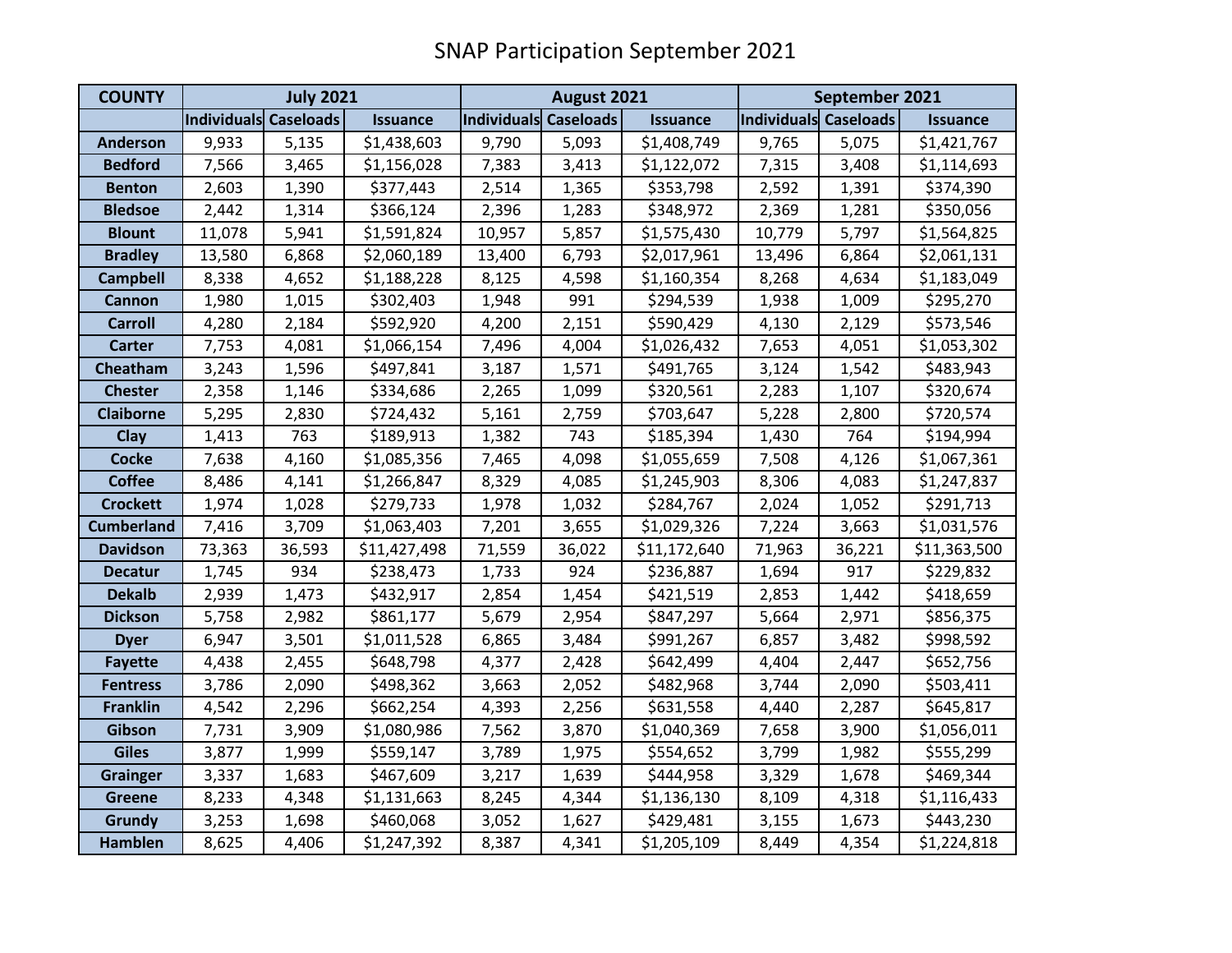|                   | <b>July 2021</b>      |        |                 |                       | August 2021 |                 |                       | September 2021 |                 |  |
|-------------------|-----------------------|--------|-----------------|-----------------------|-------------|-----------------|-----------------------|----------------|-----------------|--|
| <b>COUNTY</b>     | Individuals Caseloads |        | <b>Issuance</b> | Individuals Caseloads |             | <b>Issuance</b> | Individuals Caseloads |                | <b>Issuance</b> |  |
| <b>Hamilton</b>   | 41,912                | 21,834 | \$6,485,280     | 41,187                | 21,665      | \$6,388,781     | 41,295                | 21,680         | \$6,423,332     |  |
| <b>Hancock</b>    | 2,009                 | 1,076  | \$279,714       | 2,002                 | 1,079       | \$276,808       | 2,005                 | 1,074          | \$280,970       |  |
| Hardeman          | 4,457                 | 2,406  | \$642,972       | 4,486                 | 2,422       | \$650,558       | 4,474                 | 2,429          | \$652,639       |  |
| <b>Hardin</b>     | 4,608                 | 2,459  | \$643,148       | 4,488                 | 2,433       | \$622,374       | 4,545                 | 2,449          | \$640,082       |  |
| <b>Hawkins</b>    | 8,372                 | 4,152  | \$1,178,636     | 8,298                 | 4,130       | \$1,166,447     | 8,300                 | 4,149          | \$1,158,792     |  |
| Haywood           | 3,933                 | 2,141  | \$549,423       | 3,902                 | 2,136       | \$548,274       | 3,953                 | 2,166          | \$556,767       |  |
| <b>Henderson</b>  | 4,419                 | 2,268  | \$615,638       | 4,239                 | 2,183       | \$581,123       | 4,311                 | 2,238          | \$602,007       |  |
| <b>Henry</b>      | 5,110                 | 2,573  | \$735,924       | 4,998                 | 2,548       | \$716,361       | 5,039                 | 2,575          | \$729,311       |  |
| <b>Hickman</b>    | 3,475                 | 1,771  | \$500,825       | 3,416                 | 1,762       | \$489,763       | 3,468                 | 1,778          | \$504,385       |  |
| <b>Houston</b>    | 1,263                 | 599    | \$180,542       | 1,173                 | 567         | \$164,353       | 1,175                 | 574            | \$165,334       |  |
| <b>Humphreys</b>  | 2,344                 | 1,166  | \$340,871       | 2,342                 | 1,166       | \$354,723       | 2,405                 | 1,196          | \$384,560       |  |
| Jackson           | 1,927                 | 1,035  | \$268,298       | 1,894                 | 1,021       | \$262,061       | 1,869                 | 1,019          | \$258,907       |  |
| <b>Jefferson</b>  | 6,180                 | 3,145  | \$873,191       | 6,126                 | 3,135       | \$865,498       | 6,154                 | 3,157          | \$872,720       |  |
| Johnson           | 2,936                 | 1,595  | \$387,443       | 2,860                 | 1,583       | \$376,417       | 2,865                 | 1,582          | \$380,223       |  |
| <b>Knox</b>       | 44,969                | 23,948 | \$6,745,454     | 43,868                | 23,615      | \$6,585,489     | 43,935                | 23,648         | \$6,600,451     |  |
| Lake              | 1,605                 | 907    | \$229,614       | 1,608                 | 911         | \$229,043       | 1,627                 | 921            | \$231,780       |  |
| Lauderdale        | 5,263                 | 2,761  | \$774,502       | 5,149                 | 2,738       | \$753,833       | 5,181                 | 2,762          | \$763,450       |  |
| Lawrence          | 5,579                 | 2,820  | \$783,461       | 5,548                 | 2,812       | \$780,166       | 5,614                 | 2,845          | \$787,399       |  |
| Lewis             | 1,740                 | 926    | \$243,550       | 1,684                 | 902         | \$232,328       | 1,694                 | 911            | \$235,574       |  |
| Lincoln           | 4,583                 | 2,214  | \$666,588       | 4,551                 | 2,189       | \$665,534       | 4,493                 | 2,175          | \$660,703       |  |
| Loudon            | 4,120                 | 2,099  | \$589,166       | 4,173                 | 2,117       | \$596,967       | 4,081                 | 2,085          | \$579,291       |  |
| <b>Macon</b>      | 4,404                 | 2,137  | \$645,159       | 4,339                 | 2,119       | \$636,924       | 4,358                 | 2,111          | \$642,768       |  |
| <b>Madison</b>    | 15,467                | 7,849  | \$2,267,337     | 15,192                | 7,749       | \$2,217,957     | 15,274                | 7,811          | \$2,253,691     |  |
| <b>Marion</b>     | 4,595                 | 2,331  | \$700,067       | 4,507                 | 2,310       | \$686,679       | 4,473                 | 2,290          | \$682,812       |  |
| <b>Marshall</b>   | 3,690                 | 1,766  | \$535,836       | 3,558                 | 1,729       | \$516,391       | 3,642                 | 1,751          | \$527,339       |  |
| <b>Maury</b>      | 9,548                 | 4,759  | \$1,468,047     | 9,300                 | 4,671       | \$1,432,195     | 9,480                 | 4,738          | \$1,462,736     |  |
| <b>Meigs</b>      | 2,118                 | 1,140  | \$317,220       | 2,144                 | 1,131       | \$320,759       | 2,125                 | 1,129          | \$322,801       |  |
| <b>Monroe</b>     | 6,654                 | 3,414  | \$965,118       | 6,476                 | 3,379       | \$945,276       | 6,422                 | 3,365          | \$935,326       |  |
| <b>Montgomery</b> | 23,054                | 10,488 | \$3,557,181     | 22,367                | 10,316      | \$3,439,761     | 22,769                | 10,455         | \$3,526,246     |  |
| <b>Moore</b>      | 471                   | 232    | \$66,028        | 484                   | 234         | \$68,566        | 473                   | 233            | \$67,166        |  |
| <b>Morgan</b>     | 3,083                 | 1,575  | \$419,153       | 3,060                 | 1,578       | \$415,977       | 2,949                 | 1,547          | \$405,826       |  |
| <b>McMinn</b>     | 7,773                 | 3,915  | \$1,141,852     | 7,532                 | 3,855       | \$1,103,282     | 7,542                 | 3,831          | \$1,109,374     |  |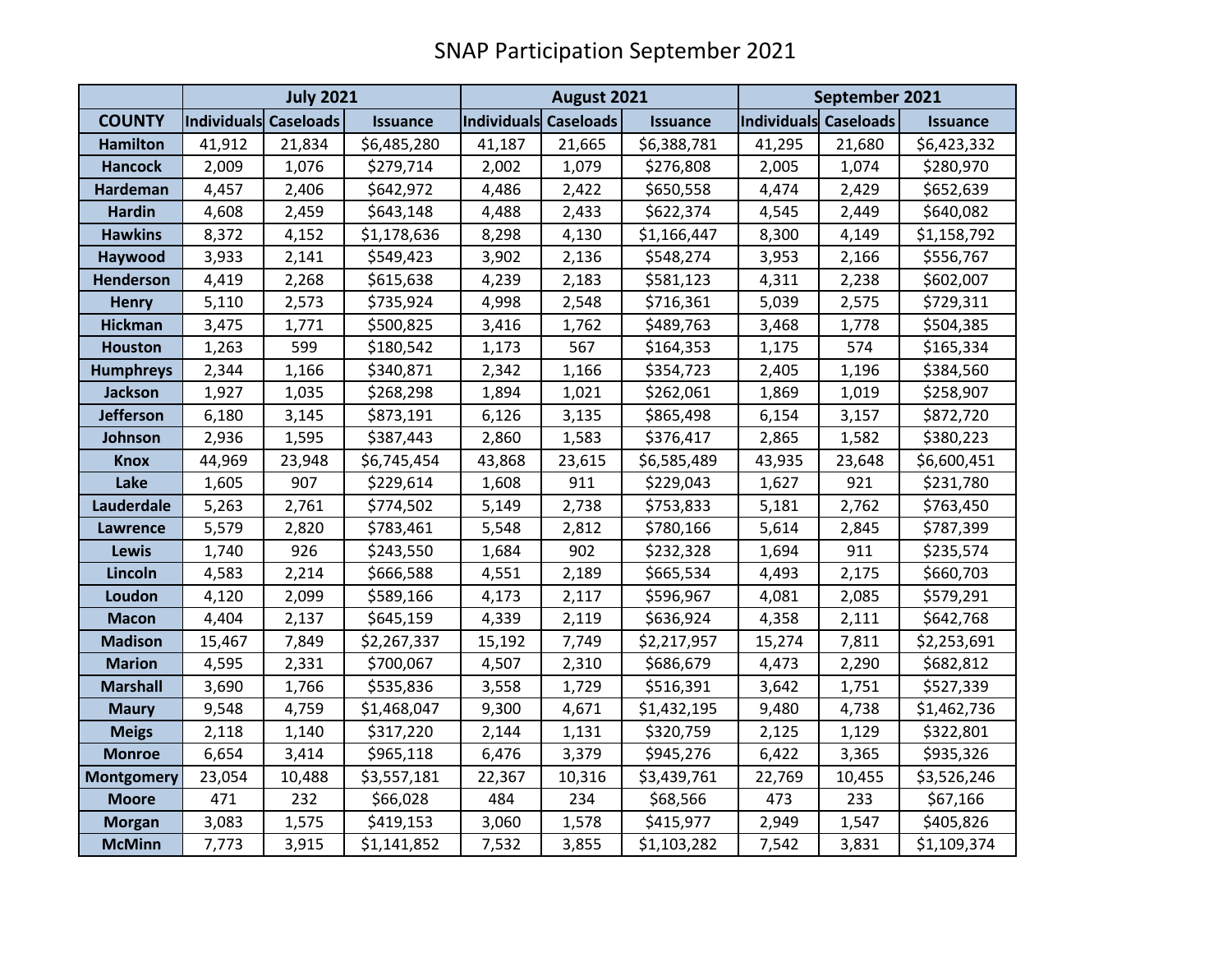| <b>COUNTY</b>     | <b>July 2021</b>      |         |                 | August 2021           |         |                 | September 2021        |         |                 |
|-------------------|-----------------------|---------|-----------------|-----------------------|---------|-----------------|-----------------------|---------|-----------------|
|                   | Individuals Caseloads |         | <b>Issuance</b> | Individuals Caseloads |         | <b>Issuance</b> | Individuals Caseloads |         | <b>Issuance</b> |
| <b>McNairy</b>    | 3,913                 | 2,142   | \$528,899       | 3,890                 | 2,125   | \$525,303       | 3,885                 | 2,120   | \$531,828       |
| <b>Obion</b>      | 4,601                 | 2,399   | \$662,916       | 4,503                 | 2,367   | \$644,408       | 4,585                 | 2,404   | \$670,549       |
| <b>Overton</b>    | 2,822                 | 1,490   | \$376,933       | 2,714                 | 1,462   | \$365,384       | 2,747                 | 1,469   | \$364,977       |
| <b>Perry</b>      | 1,329                 | 679     | \$182,892       | 1,326                 | 671     | \$179,956       | 1,324                 | 665     | \$177,081       |
| <b>Pickett</b>    | 715                   | 412     | \$87,508        | 728                   | 409     | \$91,033        | 724                   | 407     | \$90,325        |
| <b>Polk</b>       | 2,364                 | 1,223   | \$335,423       | 2,328                 | 1,203   | \$325,088       | 2,346                 | 1,224   | \$331,922       |
| Putnam            | 9,445                 | 4,913   | \$1,388,235     | 9,108                 | 4,817   | \$1,341,453     | 9,143                 | 4,792   | \$1,345,466     |
| Rhea              | 5,470                 | 2,810   | \$817,846       | 5,326                 | 2,743   | \$792,214       | 5,411                 | 2,764   | \$816,258       |
| Roane             | 6,820                 | 3,523   | \$1,005,703     | 6,547                 | 3,415   | \$958,018       | 6,604                 | 3,404   | \$968,724       |
| Robertson         | 7,077                 | 3,410   | \$1,098,638     | 6,839                 | 3,323   | \$1,051,519     | 6,851                 | 3,339   | \$1,061,421     |
| <b>Rutherford</b> | 25,097                | 11,312  | \$3,893,285     | 24,348                | 11,096  | \$3,793,330     | 24,569                | 11,106  | \$3,848,418     |
| <b>Scott</b>      | 5,512                 | 2,834   | \$768,402       | 5,266                 | 2,767   | \$731,183       | 5,299                 | 2,768   | \$743,201       |
| Sequatchie        | 2,715                 | 1,402   | \$399,247       | 2,741                 | 1,406   | \$406,747       | 2,683                 | 1,378   | \$399,225       |
| <b>Sevier</b>     | 8,815                 | 4,417   | \$1,243,531     | 8,406                 | 4,295   | \$1,178,659     | 8,354                 | 4,277   | \$1,187,495     |
| <b>Shelby</b>     | 183,699               | 90,095  | \$29,164,876    | 178,827               | 88,707  | \$28,471,660    | 178,963               | 88,623  | \$28,729,460    |
| <b>Smith</b>      | 2,290                 | 1,154   | \$334,977       | 2,259                 | 1,148   | \$333,354       | 2,318                 | 1,162   | \$343,577       |
| <b>Stewart</b>    | 1,579                 | 743     | \$225,821       | 1,524                 | 733     | \$217,548       | 1,569                 | 741     | \$225,658       |
| <b>Sullivan</b>   | 20,558                | 10,704  | \$2,932,195     | 20,102                | 10,539  | \$2,870,270     | 20,292                | 10,584  | \$2,896,880     |
| <b>Sumner</b>     | 14,264                | 6,729   | \$2,166,107     | 13,854                | 6,620   | \$2,100,877     | 13,905                | 6,630   | \$2,137,032     |
| <b>Tipton</b>     | 7,799                 | 3,879   | \$1,171,145     | 7,609                 | 3,813   | \$1,145,946     | 7,612                 | 3,830   | \$1,159,737     |
| <b>Trousdale</b>  | 1,185                 | 596     | \$179,590       | 1,138                 | 588     | \$167,230       | 1,140                 | 575     | \$170,788       |
| <b>Unicoi</b>     | 2,372                 | 1,308   | \$323,879       | 2,306                 | 1,275   | \$315,931       | 2,347                 | 1,288   | \$325,804       |
| <b>Union</b>      | 3,378                 | 1,714   | \$466,957       | 3,309                 | 1,702   | \$460,371       | 3,411                 | 1,747   | \$482,408       |
| <b>Van Buren</b>  | 878                   | 440     | \$118,103       | 873                   | 449     | \$115,953       | 849                   | 439     | \$116,927       |
| Warren            | 6,759                 | 3,404   | \$986,296       | 6,688                 | 3,406   | \$971,658       | 6,710                 | 3,398   | \$976,045       |
| Washington        | 13,679                | 7,464   | \$2,018,174     | 13,399                | 7,375   | \$1,972,838     | 13,469                | 7,428   | \$1,984,260     |
| <b>Wayne</b>      | 2,006                 | 1,086   | \$270,402       | 1,937                 | 1,079   | \$262,594       | 1,995                 | 1,092   | \$272,163       |
| <b>Weakley</b>    | 4,366                 | 2,260   | \$613,278       | 4,258                 | 2,223   | \$589,175       | 4,273                 | 2,238   | \$601,649       |
| <b>White</b>      | 4,020                 | 2,052   | \$560,524       | 4,024                 | 2,058   | \$562,499       | 4,030                 | 2,065   | \$564,338       |
| <b>Williamson</b> | 3,879                 | 1,884   | \$587,612       | 3,830                 | 1,857   | \$577,530       | 3,796                 | 1,852   | \$578,866       |
| <b>Wilson</b>     | 9,005                 | 4,361   | \$1,410,454     | 8,819                 | 4,319   | \$1,376,279     | 8,677                 | 4,301   | \$1,356,977     |
| <b>Total</b>      | 856,022               | 432,125 | \$128,427,085   | 836,329               | 426,135 | \$125,439,768   | 839,421               | 427,322 | \$126,748,999   |